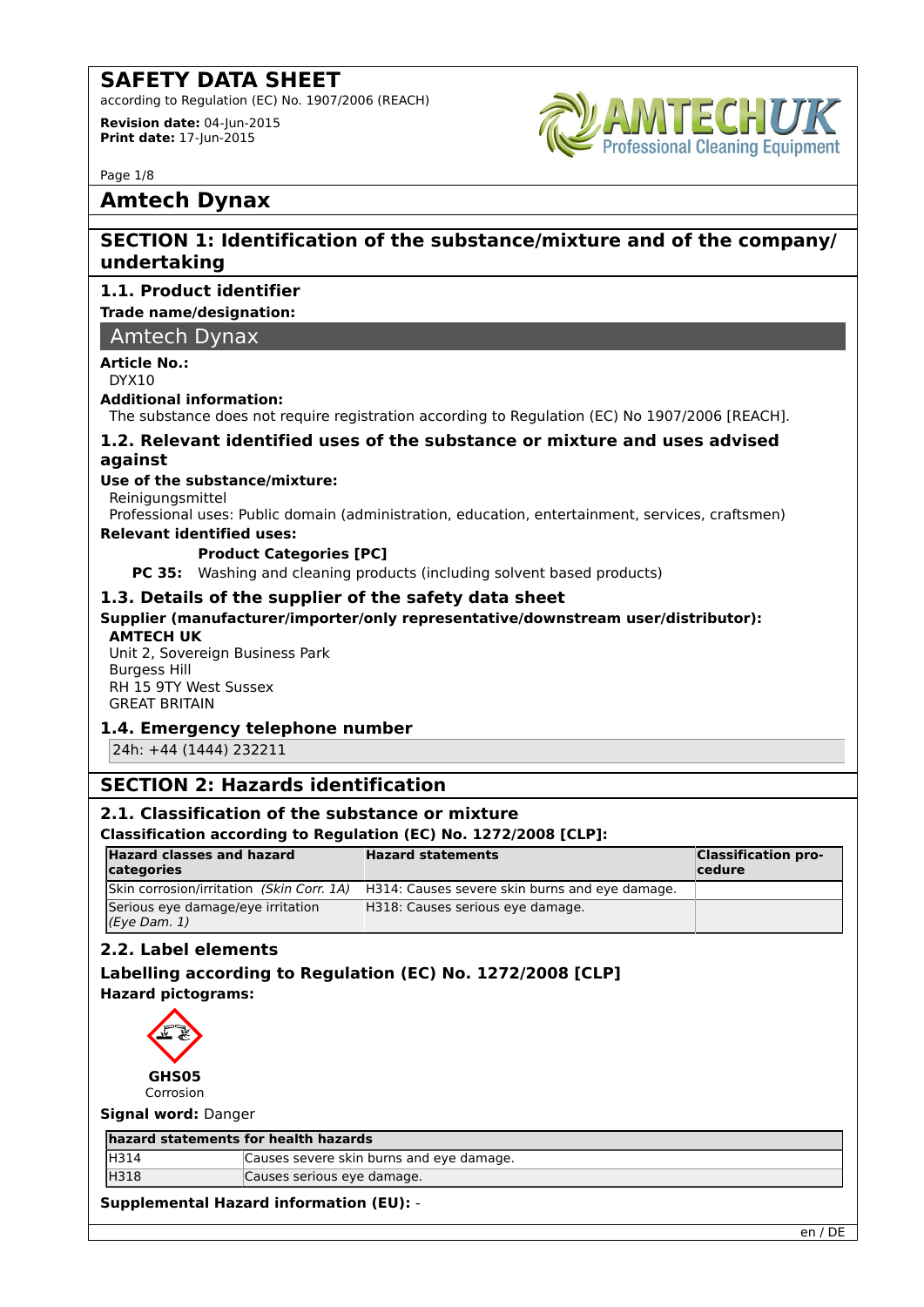according to Regulation (EC) No. 1907/2006 (REACH)

**Revision date:** 04-Jun-2015 **Print date:** 17-Jun-2015



Page 2/8

# **Amtech Dynax**

#### **Precautionary statements**

P102 Keep out of reach of children.

#### **Precautionary statements Prevention**

P280.2 Wear protective gloves and eye/face protection.

#### **Precautionary statements Response**

| IP303 + P361 +  | IF ON SKIN (or hair): Remove/Take off immediately all contaminated clothing. Rinse skin with   |
|-----------------|------------------------------------------------------------------------------------------------|
| P353            | water/shower.                                                                                  |
| $P305 + P351 +$ | IF IN EYES: Rinse cautiously with water for several minutes. Remove contact lenses, if present |
| P338            | and easy to do. Continue rinsing.                                                              |

#### **Special rules for supplemental label elements for certain mixtures:**

8,0 % percent of the mixture consists of ingredient(s) of unknown acute toxicity (oral).

8,0 % percent of the mixture consists of ingredient(s) of unknown acute toxicity (dermal).

8,0 % percent of the mixture consists of ingredient(s) of unknown acute toxicity (inhalative).

#### **2.3. Other hazards**

No data available

# **SECTION 3: Composition / information on ingredients**

#### **3.2. Mixtures**

#### **Hazardous ingredients / Hazardous impurities / Stabilisers:**

| <b>Product identifiers</b>                                          | Substance name<br>Classification according to Regulation (EC) No. 1272/2008<br>[CLP]                                        | Concen-<br>tration  |
|---------------------------------------------------------------------|-----------------------------------------------------------------------------------------------------------------------------|---------------------|
| <b>CAS No.: 68698-61-3</b><br><b>IEC No.: 272-090-1</b>             | disodium pentyl phosphate<br>Eve Irrit. 2<br><b>Warning H319</b>                                                            | $ 4 - 8 $<br>$Wt$ % |
| <b>CAS No.: 10213-79-3</b><br><b>REACH No.:</b><br>01-2119449811-37 | Natriummetasilikat Pentahydrat<br>Skin Corr. 1A, STOT SE 3, Met. Corr. 1<br>$\Leftrightarrow$<br>♦<br>Danger H290-H314-H335 | $ 0 - 1 $<br>$Wt$ % |

Full text of H- and EUH-phrases: see section 16.

# **SECTION 4: First aid measures**

#### **4.1. Description of first aid measures**

#### **General information:**

Remove affected person from the danger area and lay down. In case of accident or unwellness, seek medical advice immediately (show directions for use or safety data sheet if possible). Remove victim out of the danger area. Remove contaminated, saturated clothing. If unconscious place in recovery position and seek medical advice. Do not leave affected person unattended. Warning First aider: Pay attention to self-protection!

#### **Following inhalation:**

not relevant

#### **In case of skin contact:**

Subsequently wash off with: Water and soap. After contact with skin, wash immediately with plenty of water and soap. Take off immediately all contaminated clothing. Get immediate medical advice/ attention. If skin irritation or rash occurs: Get medical advice/attention.

#### **After eye contact:**

After contact with the eyes, rinse with water with the eyelids open for a sufficient length of time, then consult an ophthalmologist immediately.

#### **After ingestion:**

If accidentally swallowed rinse the mouth with plenty of water (only if the person is conscious) and obtain immediate medical attention. Rinse mouth. Let water be drunken in little sips (dilution effect). Get medical advice/attention if you feel unwell. Rinse mouth immediately and drink plenty of water. Do NOT induce vomiting. Get immediate medical advice/attention.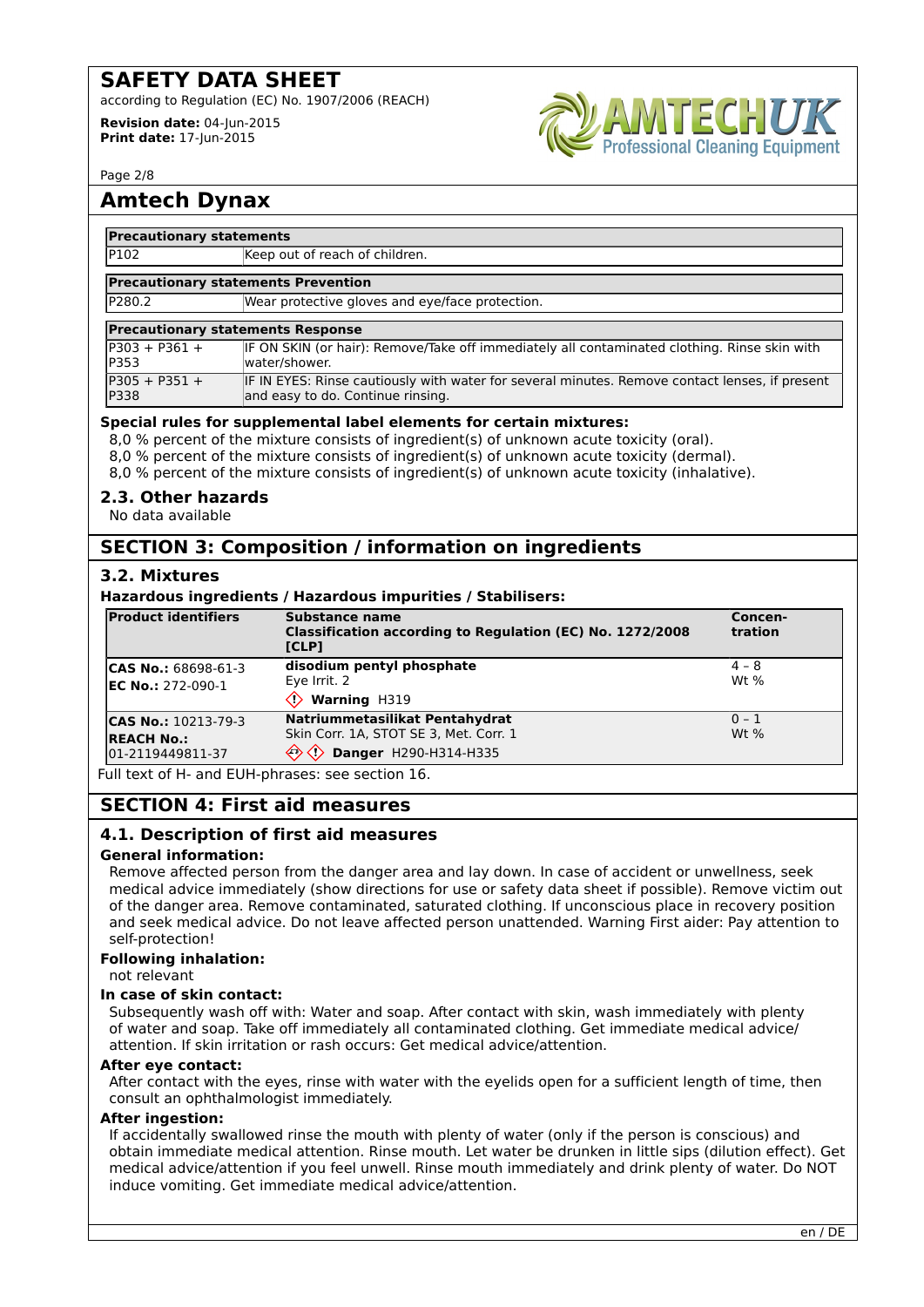according to Regulation (EC) No. 1907/2006 (REACH)

**Revision date:** 04-Jun-2015 **Print date:** 17-Jun-2015



Page 3/8

# **Amtech Dynax**

#### **Self-protection of the first aider:**

No special measures are necessary. Use personal protection equipment.

**4.2. Most important symptoms and effects, both acute and delayed** Skin corrosion/irritation Serious eye damage/eye irritation

#### **4.3. Indication of any immediate medical attention and special treatment needed** Treat symptomatically.

# **SECTION 5: Firefighting measures**

#### **5.1. Extinguishing media**

#### **Suitable extinguishing media:**

Excess water.. Water spray. Co-ordinate fire-fighting measures to the fire surroundings.

### **Unsuitable extinguishing media:**

none

# **5.2. Special hazards arising from the substance or mixture**

none The product itself does not burn.

# **Hazardous combustion products:**

none

#### **5.3. Advice for firefighters**

The product is not: Combustible Wear a self-contained breathing apparatus and chemical protective clothing.

#### **5.4. Additional information**

none Collect contaminated fire extinguishing water separately. Do not allow entering drains or surface water.

# **SECTION 6: Accidental release measures**

# **6.1. Personal precautions, protective equipment and emergency procedures**

# **6.1.1. For non-emergency personnel**

#### **Personal precautions:**

Use personal protection equipment. Remove persons to safety.

#### **Protective equipment:**

Wear protective gloves. Wear protective gloves/protective clothing/eye protection/face protection.

#### **6.1.2. For emergency responders**

#### **Personal protection equipment:**

Protective clothing. Personal protection equipment: see section 8

#### **6.2. Environmental precautions**

No special environmental measures are necessary. Do not allow to enter into surface water or drains.

# **6.3. Methods and material for containment and cleaning up**

#### **For containment:**

Suitable material for taking up: Absorbing material, organic Absorb with liquid-binding material (e.g. sand, diatomaceous earth, acid- or universal binding agents).

# **For cleaning up:**

Clear contaminated areas thoroughly.

#### **6.4. Reference to other sections**

Safe handling: see section 7 Personal protection equipment: see section 8 Disposal: see section 13

#### **6.5. Additional information**

Use appropriate container to avoid environmental contamination.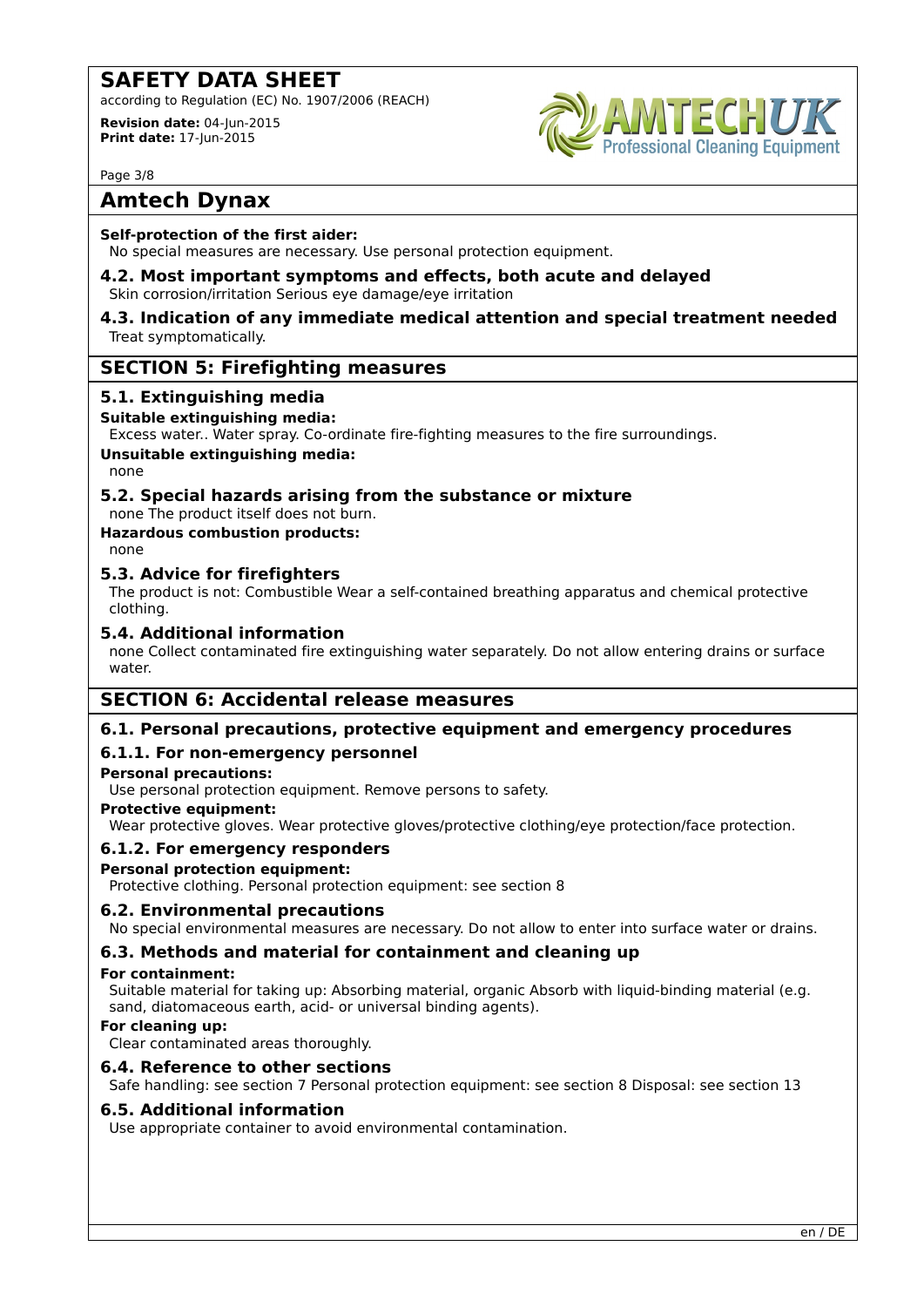according to Regulation (EC) No. 1907/2006 (REACH)

**Revision date:** 04-Jun-2015 **Print date:** 17-Jun-2015



Page 4/8

# **Amtech Dynax**

# **SECTION 7: Handling and storage**

#### **7.1. Precautions for safe handling**

#### **Protective measures**

#### **Advices on safe handling:**

No special handling advices are necessary. Wear personal protection equipment (refer to section 8).

# **Fire prevent measures:**

No special fire protection measures are necessary. No special measures are necessary.

**Measures to prevent aerosol and dust generation:** not applicable

#### **Advices on general occupational hygiene**

General health and safety measures. When using do not eat, drink or smoke. Avoid contact with skin and eyes.

# **7.2. Conditions for safe storage, including any incompatibilities**

#### **Technical measures and storage conditions:**

No special measures are necessary. Keep container tightly closed in a cool, well-ventilated place.

# **Packaging materials:**

#### none

**Requirements for storage rooms and vessels:**

No special measures are necessary.

### **Hints on storage assembly:**

none

**Storage class:** 8B – Non-combustible corrosive substances

#### **Further information on storage conditions:**

No special fire protection measures are necessary.

# **7.3. Specific end use(s)**

No data available

# **SECTION 8: Exposure controls/personal protection**

# **8.1. Control parameters**

No data available

#### **8.2. Exposure controls**

#### **8.2.1. Appropriate engineering controls**

No special measures are necessary.

#### **8.2.2. Personal protection equipment**



#### **Eye/face protection:**

Eye glasses Eye glasses with side protection

#### **Skin protection:**

Gloves with long cuffs . Butyl caoutchouc (butyl rubber) Tested protective gloves must be worn DIN EN 374 Suitable material: Breakthrough time (maximum wearing time) min In the case of wanting to use the gloves again, clean them before taking off and air them well. Breakthrough times and swelling properties of the material must be taken into consideration.

#### **Respiratory protection:**

none

#### **Thermal hazards:**

Non-combustible liquids. **Other protection measures:**

none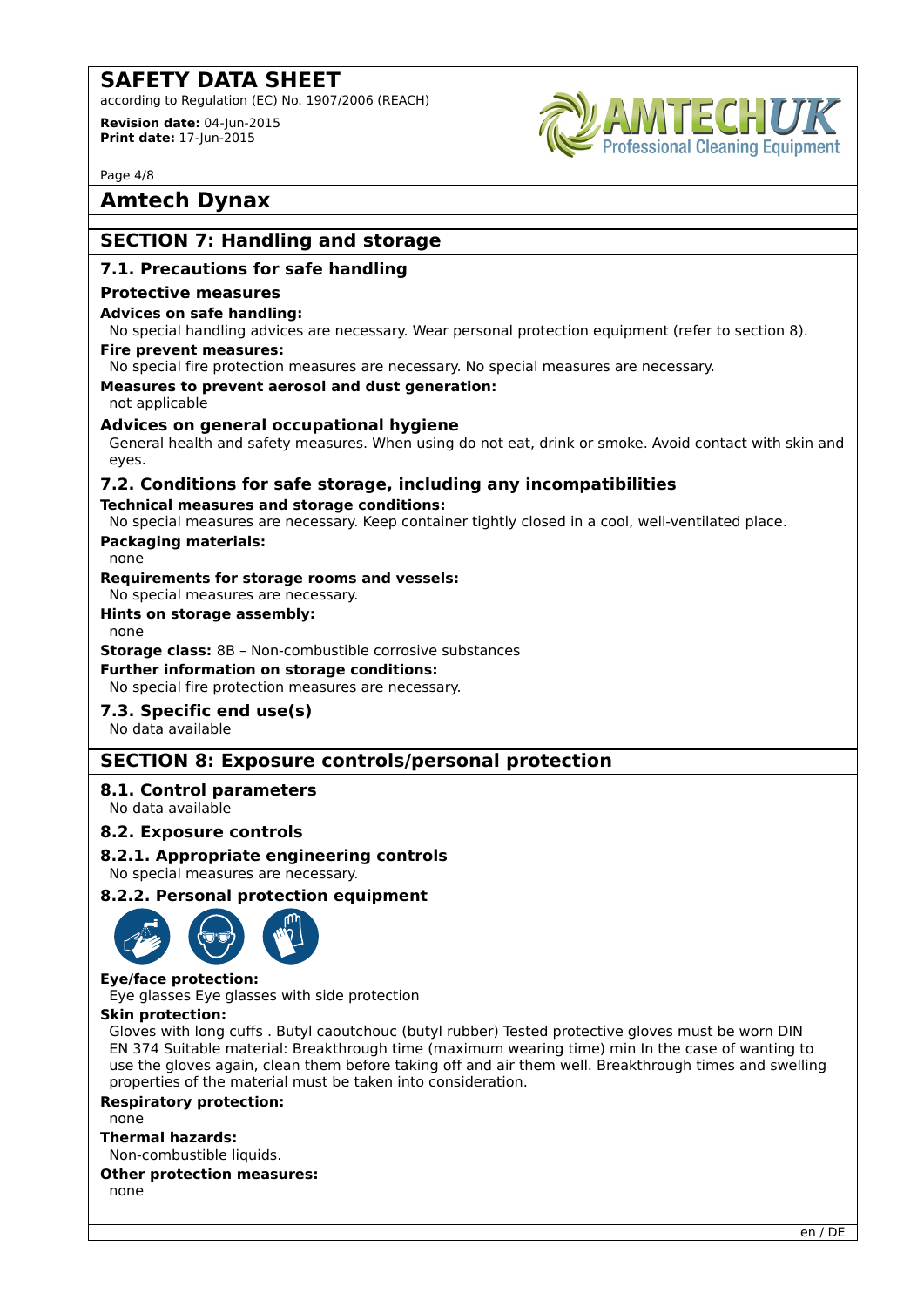according to Regulation (EC) No. 1907/2006 (REACH)

**Revision date:** 04-Jun-2015 **Print date:** 17-Jun-2015



Page 5/8

# **Amtech Dynax**

#### **8.2.3. Environmental exposure controls**

No special environmental measures are necessary.

#### **8.3. Additional information**

No data available

# **SECTION 9: Physical and chemical properties**

### **9.1. Information on basic physical and chemical properties**

#### **Appearance**

**Physical state:** liquid **Colour:** colourless **Odour:** odourless

#### **Safety relevant basis data**

| <b>Iparameter</b>                               |                | at °C | Method | <b>remark</b> |
|-------------------------------------------------|----------------|-------|--------|---------------|
| pH                                              | 12             | 20 °C |        |               |
| Melting point/freezing point                    | not determined |       |        |               |
| Freezing point                                  | not determined |       |        |               |
| Initial boiling point and boiling<br>range      | 100 °C         |       |        |               |
| Decomposition temperature (°C):                 | not applicable |       |        |               |
| Flash point                                     | not applicable |       |        |               |
| Evaporation rate                                | not determined |       |        |               |
| Ignition temperature in °C                      | not applicable |       |        |               |
| Upper/lower flammability or<br>explosive limits | not determined |       |        |               |
| Vapour pressure                                 | not determined |       |        |               |
| Vapour density                                  | not determined |       |        |               |
| Density                                         | 1.09           |       |        |               |
| <b>Bulk density</b>                             | not applicable |       |        |               |
| Water solubility (g/L)                          | $0 - 100 %$    | 20 °C |        |               |
| Partition coefficient: n-octanol/<br>water      | not determined |       |        |               |
| Dynamic viscosity                               | not determined |       |        |               |
| Kinematic viscosity                             | not determined | 40 °C |        |               |

#### **9.2. Other information**

No data available

# **SECTION 10: Stability and reactivity**

#### **10.1. Reactivity**

No known symptoms to date. The product itself does not burn.

#### **10.2. Chemical stability**

The product is stable under storage at normal ambient temperatures.

# **10.3. Possibility of hazardous reactions**

none

# **10.4. Conditions to avoid**

Temperature < 50°C

#### **10.5. Incompatible materials**

none

# **10.6. Hazardous decomposition products**

none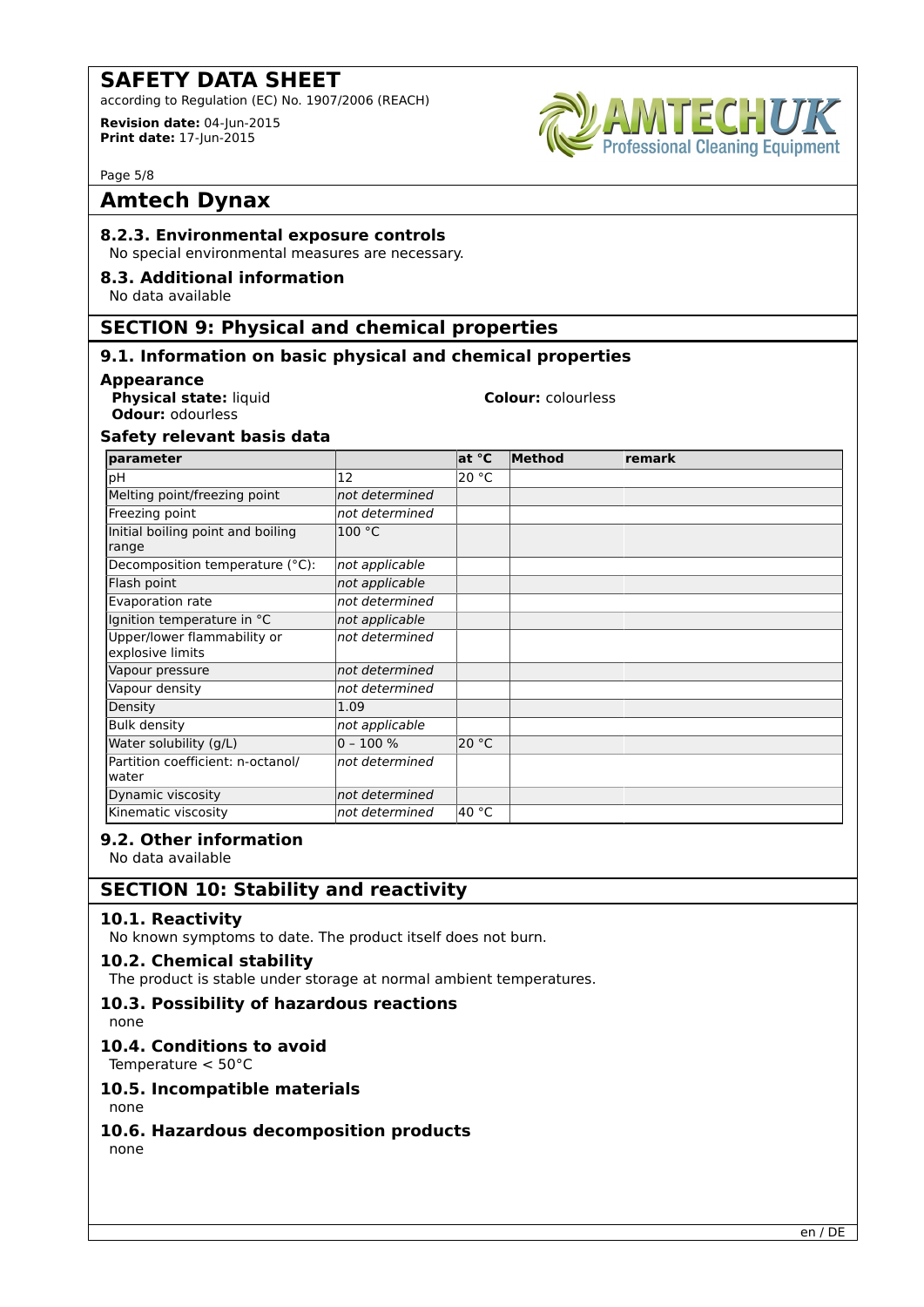according to Regulation (EC) No. 1907/2006 (REACH)

**Revision date:** 04-Jun-2015 **Print date:** 17-Jun-2015



Page 6/8

# **Amtech Dynax**

| <b>SECTION 11: Toxicological information</b>                                                |                                                                                                                                                                                                                                                                                  |                                           |
|---------------------------------------------------------------------------------------------|----------------------------------------------------------------------------------------------------------------------------------------------------------------------------------------------------------------------------------------------------------------------------------|-------------------------------------------|
|                                                                                             | 11.1. Information on toxicological effects                                                                                                                                                                                                                                       |                                           |
| <b>CAS No.</b>                                                                              | <b>Substance name</b>                                                                                                                                                                                                                                                            | <b>Toxicological information</b>          |
| 10213-79-3                                                                                  | Natriummetasilikat Pentahydrat                                                                                                                                                                                                                                                   | $LD_{50}$ oral: 1,152 g/m <sup>3</sup>    |
| <b>Acute oral toxicity:</b>                                                                 |                                                                                                                                                                                                                                                                                  |                                           |
|                                                                                             | There are no data available on the preparation/mixture itself.                                                                                                                                                                                                                   |                                           |
| <b>Acute dermal toxicity:</b>                                                               |                                                                                                                                                                                                                                                                                  |                                           |
|                                                                                             | There are no data available on the preparation/mixture itself.<br><b>Skin corrosion/irritation:</b>                                                                                                                                                                              |                                           |
| Causes burns.                                                                               |                                                                                                                                                                                                                                                                                  |                                           |
|                                                                                             | <b>Eye damage/irritation:</b>                                                                                                                                                                                                                                                    |                                           |
|                                                                                             | Causes serious eye damage.                                                                                                                                                                                                                                                       |                                           |
|                                                                                             | <b>SECTION 12: Ecological information</b>                                                                                                                                                                                                                                        |                                           |
| 12.1. Toxicity                                                                              |                                                                                                                                                                                                                                                                                  |                                           |
| <b>CAS No.</b>                                                                              | <b>Substance name</b>                                                                                                                                                                                                                                                            | <b>Toxicological information</b>          |
| 10213-79-3                                                                                  | Natriummetasilikat Pentahydrat                                                                                                                                                                                                                                                   | $LC50: 1,700$ mg/l                        |
| <b>Terrestrial toxicity:</b><br>No data available<br>No data available<br>No data available | There are no data available on the preparation/mixture itself.<br>There are no data available on the preparation/mixture itself.<br>12.2. Persistence and degradability<br>12.3. Bioaccumulative potential<br>12.4. Mobility in soil<br>12.5. Results of PBT and vPvB assessment |                                           |
| <b>CAS No.</b><br>7732-18-5                                                                 | Substance name<br>lwater                                                                                                                                                                                                                                                         | <b>Results of PBT and vPvB assessment</b> |
| 68698-61-3                                                                                  | disodium pentyl phosphate                                                                                                                                                                                                                                                        |                                           |
| 10213-79-3                                                                                  | Natriummetasilikat Pentahydrat                                                                                                                                                                                                                                                   |                                           |
| No data available                                                                           | 12.6. Other adverse effects                                                                                                                                                                                                                                                      |                                           |
|                                                                                             | <b>SECTION 13: Disposal considerations</b>                                                                                                                                                                                                                                       |                                           |
|                                                                                             | 13.1. Waste treatment methods                                                                                                                                                                                                                                                    |                                           |
|                                                                                             | 13.1.1. Product/Packaging disposal                                                                                                                                                                                                                                               |                                           |
|                                                                                             | Waste codes/waste designations according to EWC/AVV                                                                                                                                                                                                                              |                                           |
| <b>Waste code product:</b><br>20 03 01                                                      | mixed municipal waste                                                                                                                                                                                                                                                            |                                           |
| 20 01 30                                                                                    | municipal wastes: detergents other than those mentioned in 20 01 29                                                                                                                                                                                                              |                                           |
| <b>Waste code packaging:</b>                                                                |                                                                                                                                                                                                                                                                                  |                                           |
| 20 01 39                                                                                    | municipal wastes: plastics                                                                                                                                                                                                                                                       |                                           |
|                                                                                             |                                                                                                                                                                                                                                                                                  |                                           |
|                                                                                             |                                                                                                                                                                                                                                                                                  |                                           |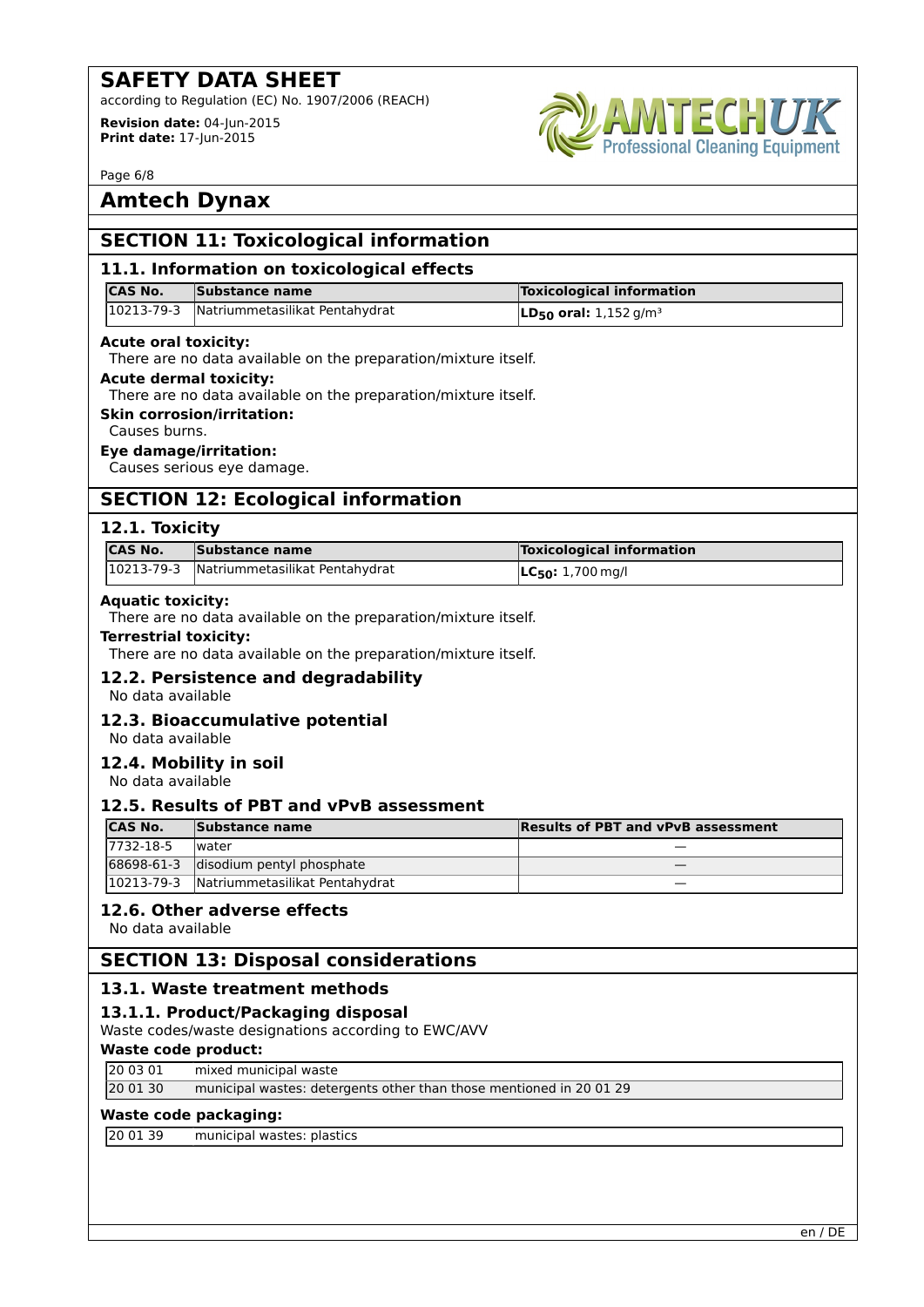according to Regulation (EC) No. 1907/2006 (REACH)

**Revision date:** 04-Jun-2015 **Print date:** 17-Jun-2015



Page 7/8

# **Amtech Dynax**

#### **Waste treatment options**

#### **Appropriate disposal / Product:**

Dispose of waste according to applicable legislation. Consult the appropriate local waste disposal expert about waste disposal.

#### **Appropriate disposal / Package:**

Contaminated packages must be completely emptied and can be re-used following proper cleaning. Non-contaminated packages may be recycled. Completely emptied packages can be recycled.

#### **13.2. Additional information**

No data available

# **SECTION 14: Transport information**

No dangerous good in sense of these transport regulations.

#### **14.1. UN-No.**

not relevant

# **14.2. UN proper shipping name**

not relevant

#### **14.3. Transport hazard class(es)**

not relevant

#### **14.4. Packing group**

not relevant

# **14.5. Environmental hazards**

not relevant

# **14.6. Special precautions for user**

not relevant

#### **14.7. Transport in bulk according to Annex II of MARPOL 73/78 and the IBC Code** none

# **SECTION 15: Regulatory information**

#### **15.1. Safety, health and environmental regulations/legislation specific for the substance or mixture**

#### **15.1.1. EU legislation**

**authorisations:**

All ingredients of this mixture are (pre)registered according to REACH regulation.

**Other regulations (EU):** VOC-value (in g/L): 0 (0%)

# **15.1.2. National regulations**

# **Example 1** [DE] National regulations

# **Restrictions of occupation**

none

#### **Störfallverordnung**

**for substances contained in the product:** Not subject to StörfallVO.

#### **Technische Anleitung Luft (TA-Luft)**

#### **Klasse 1:**

Not subject to TA-Luft.